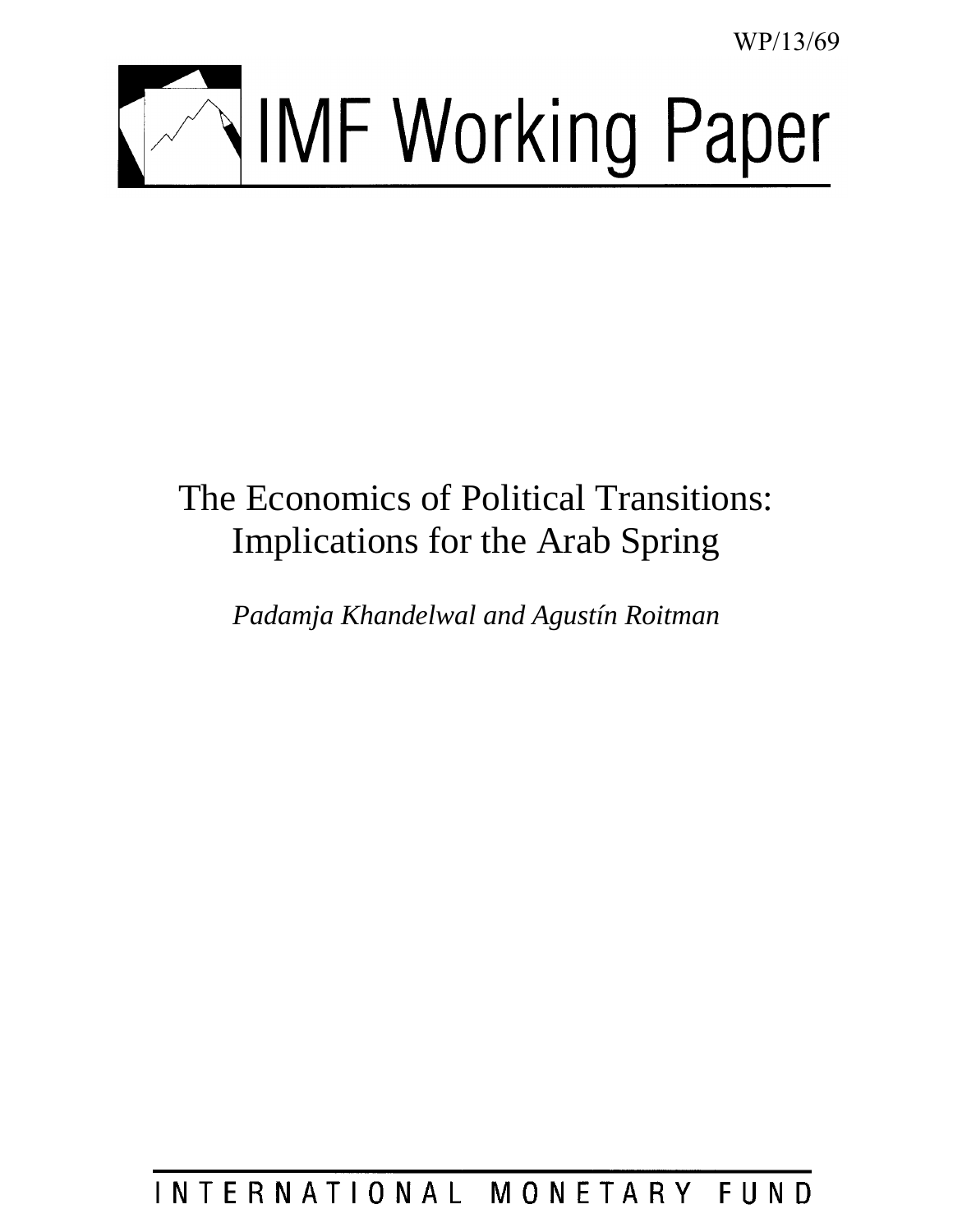#### **IMF Working Paper**

#### Middle East and Central Asia Department

#### **The Economics of Political Transitions: Implications for the Arab Spring**

### **Padamja Khandelwal and Agustín Roitman<sup>1</sup>**

Authorized for distribution by Paul Cashin

Octej  $2013$ 

**This Working Paper should not be reported as representing the views of the IMF.** The views expressed in this Working Paper are those of the author(s) and do not necessarily represent those of the IMF or IMF policy. Working Papers describe research in progress by the author(s) and are published to elicit comments and to further debate.

#### **Abstract**

Over the past two years, ongoing political transitions in many Arab countries have led to social unrest and an economic downturn. This paper examines comparable historical episodes of political instability to derive implications for the near- and medium-term economic outlook in the Arab countries in transition. In general, past episodes of political instability were characterized by a sharp deterioration in macroeconomic outcomes and a sluggish recovery over the medium term. Recent economic developments in the Arab countries in transition seem to be unfolding along similar lines, although the weak external environment and large fiscal vulnerabilities could result in a prolonged slump.

JEL Classification Numbers: N15, O11, O53, P47.

 $\overline{a}$ 

Keywords: Economic growth; political instability; Arab Countries in Transition; Arab Spring

Author's E-Mail Address: pkhandelwal@imf.org; aroitman@imf.org

<sup>&</sup>lt;sup>1</sup> An abridged version of this analysis can be found in the IMF's November 2012 *Regional Economic Outlook* for the Middle East and Central Asia. Without any implication for errors, we would like to thank Andreas Bauer, Paul Cashin, Harald Finger, Daniela Gressani, Abdelali Jbili, Alfred Kammer, Camelia Minoiu, Kelsey Woodard, and various staff in the Middle East and Central Asia Department for valuable comments and suggestions. Research assistance from Jaime Espinosa Bowen is gratefully acknowledged.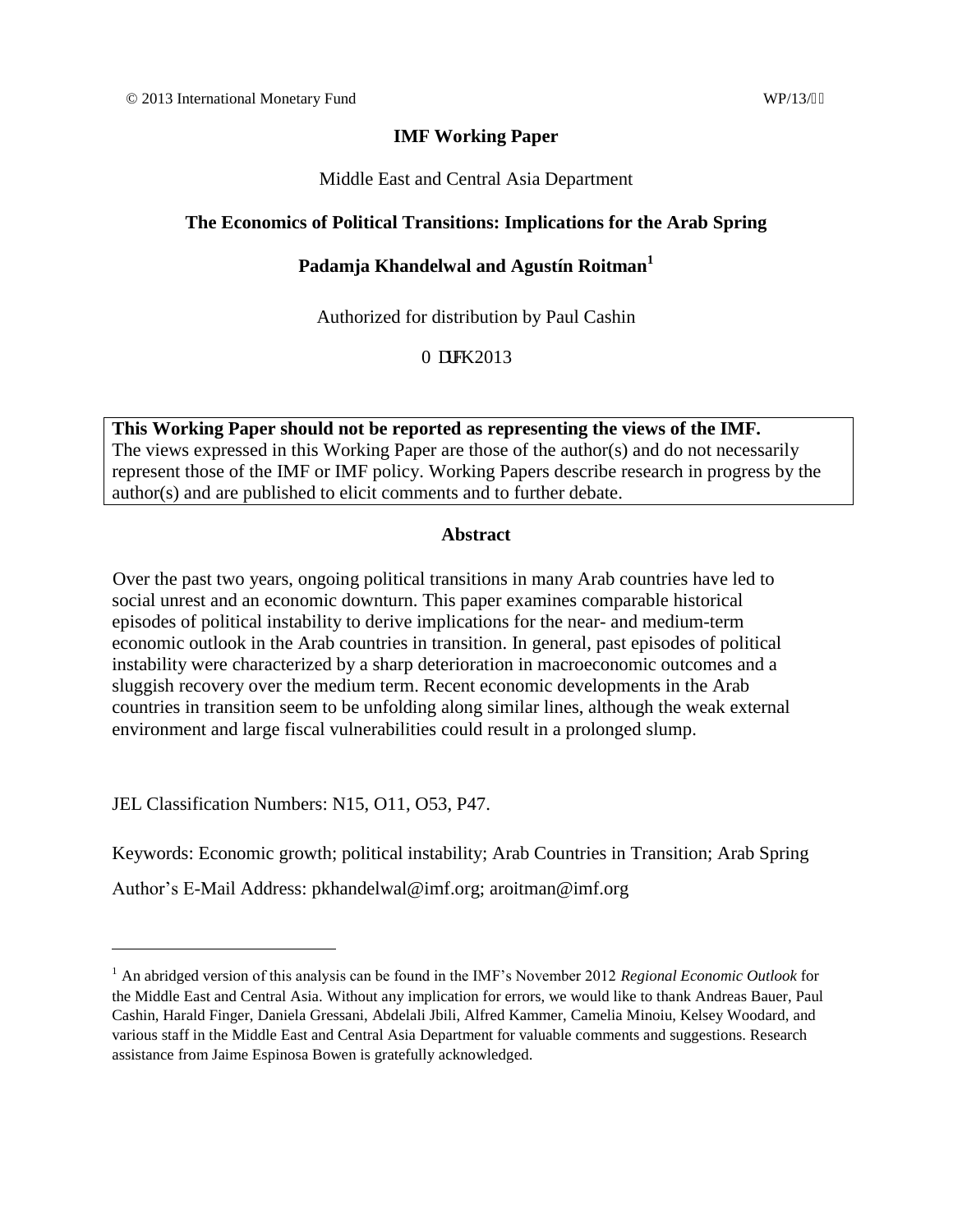## Contents

| II.  |  |
|------|--|
| III. |  |
|      |  |
|      |  |
|      |  |
|      |  |
|      |  |
| IV.  |  |
|      |  |
|      |  |
|      |  |

## Figures

## Table

|--|--|--|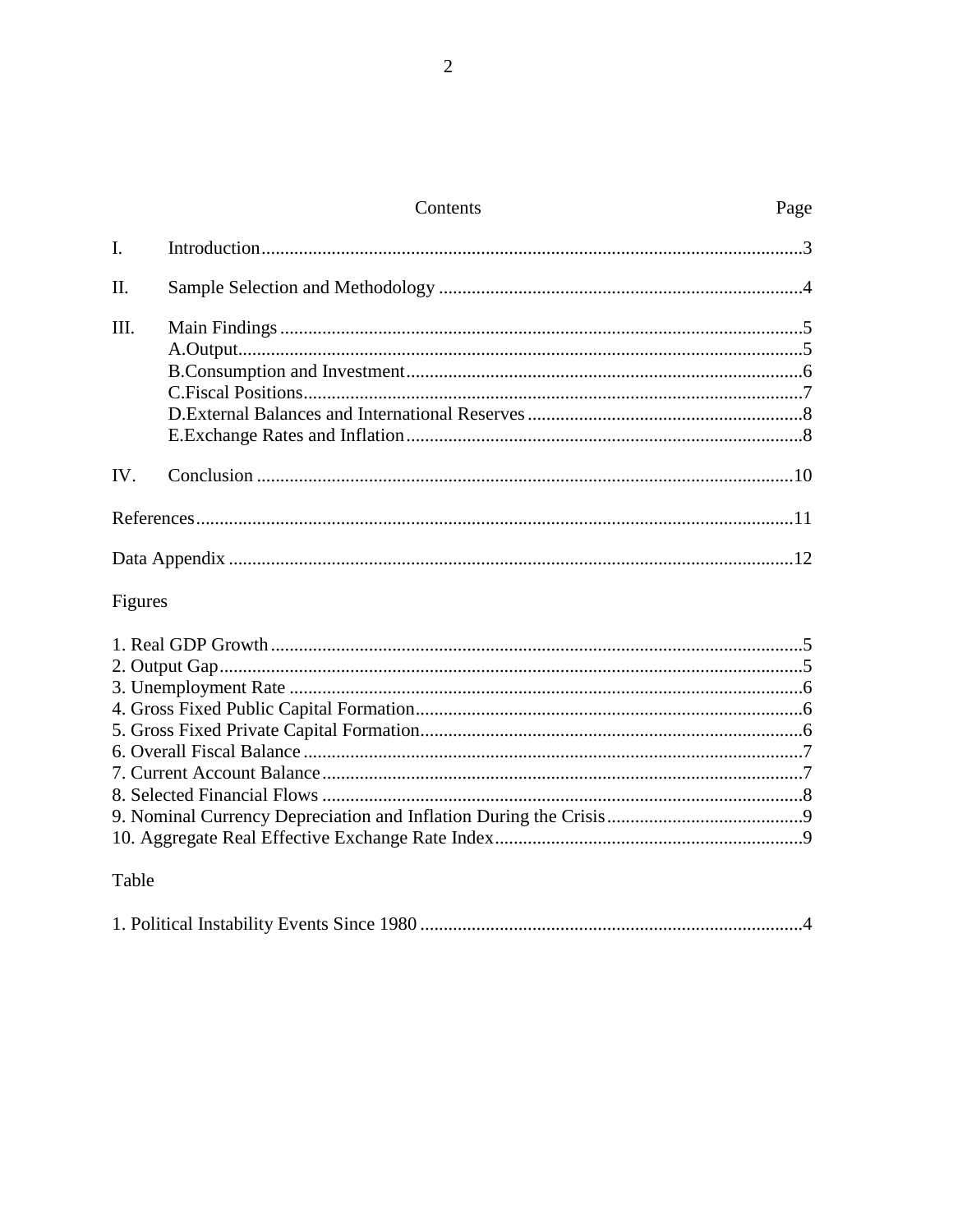#### **I. INTRODUCTION**

Two years after the beginning of the Arab Spring, social unrest has continued while the Arab Countries in Transition (including Egypt, Jordan, Libya, Morocco, Tunisia, and Yemen) are in the midst of an economic downturn. Egypt is facing serious economic challenges and erosion in investor confidence as social and political tensions remain high despite the democratic election of a president and ratification of a new constitution; Tunisia, where the democratic transition is relatively advanced, continues experiencing social disruptions which in turn affect economic activity; similarly, political transitions have advanced and economic activity has slowed in Jordan, Morocco, and Yemen to varying degrees.

At this juncture, it is useful to analyze trends in key macroeconomic variables from similar instances of past political transitions, to draw inferences for the near-term outlook in Arab Countries in Transition (ACTs). As there is heterogeneity in political transitions experienced by various countries, it is worthwhile to clarify what is meant by a political transition in the ACT context. For instance, the phrase "transition economies" has typically been associated with Eastern European economies, which underwent large economic and political transitions in the early 1990s, from centrally-planned communist regimes to democratic market economies. However, these are not the relevant historical episodes to draw comparisons as the ACTs are already market economies, with functioning private sectors that rely on price signals to drive resource allocation. Similarly, comparisons with countries that have seen regime change without social unrest are not appropriate, as most ACTs have seen social disruptions on a very large scale.

Therefore, we suggest that political transitions among the ACTs are characterized by intense political instability, which is manifest through changes in government and large scale social unrest. Our approach contrasts to studies that have examined transitions towards democracy, including European transition economies and countries that have experienced little social unrest (Freund and Jaud, 2013; Credit Suisse, 2011). While these studies are informative about the likelihood of success of democratization efforts in the ACTs, they offer limited information about the near-term outlook. Of course, not all ACTs have undergone political instability (PI) to the same degree. Thus, PI and the associated economic impact have been limited in Jordan and Morocco, but are much more extensive in Egypt, Libya, Tunisia, and Yemen.

There is a considerable literature examining the impact of PI on selected macroeconomic variables. Using panel data on a large number of countries and various measures of PI, a number of studies document a bi-directional relationship between economic growth and PI, so that poor growth outcomes cause PI and vice versa. In one study, Burke and Leigh (2010) find that output contractions increase the short-run likelihood of democratic change. Alesina et al (1996) find that countries and time periods with a high propensity of government collapse are associated with significantly lower growth than otherwise. A few studies also examine the channels through which PI impacts growth. Alesina and Perotti (1993) find that socio-political instability has an adverse impact on investment. Aisen and Veiga (2006) find that a higher degree of PI leads to higher inflation in developing countries. Aisen and Veiga (2010) find that PI lowers productivity growth and the rate of physical and human capital accumulation. A study by Credit Suisse (2011) finds that regime change can often be derailed, and countries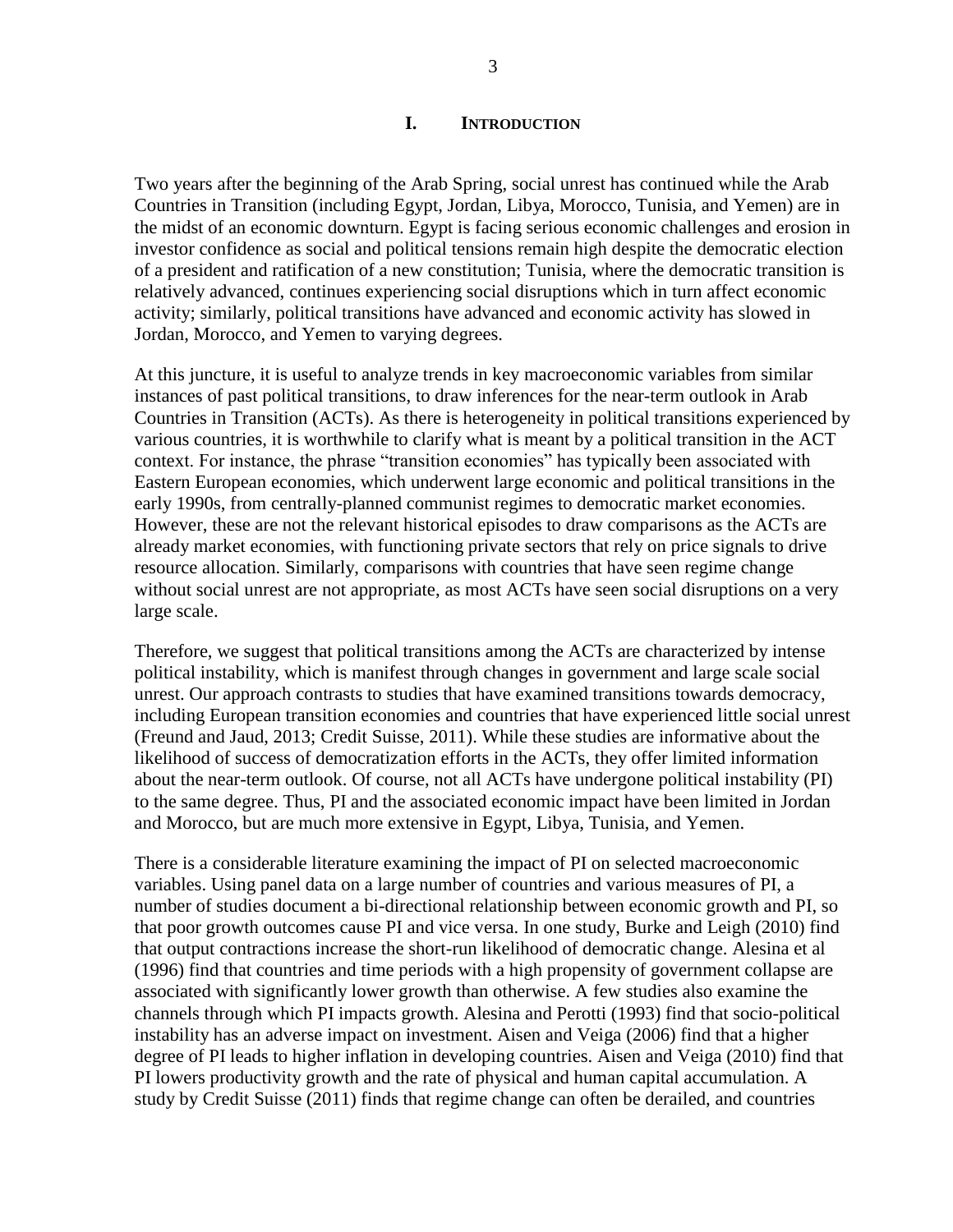often face multiple waves of unrest. In addition, countries face 2–3 years of below-par growth initially, albeit long-term growth prospects generally improve. In general, these studies cover a large and heterogeneous set of PI episodes, while examining a relatively small set of macroeconomic variables. As a result, they do not provide a complete view of the near-term outlook following an episode of PI similar to that in the ACTs. This paper attempts to fill this gap.<sup>2</sup>

The paper is structured as follows. Section II provides details of the sample selection and methodology, while Section III explains the results for macroeconomic outcomes during periods of intense PI. Section IV summarizes and concludes.

#### **II. SAMPLE SELECTION AND METHODOLOGY**

To match the severity of political, social, and economic disruptions in the ACT, the Cross-National Time-Series (CNTS) Data Archive is used to identify all events in low- and middle-income countries that involved general strikes and antigovernment demonstrations, together with a major government crisis or attempted revolution or coup since 1980. To ensure that social unrest occurred on a large scale, the events identified by the CNTS database are then cross-checked using information from news sources. Episodes of conflict (e.g., D.R.C., Nepal, Nicaragua, Nigeria, and Sudan) are excluded from the sample; European transition economies are

| Table 1. Political Instability Events Since 1980 |           |            |  |  |  |
|--------------------------------------------------|-----------|------------|--|--|--|
|                                                  | Political | Government |  |  |  |
|                                                  | Crisis 1/ | Change     |  |  |  |
|                                                  |           |            |  |  |  |
| Albania                                          | 1997-98   | Yes        |  |  |  |
| Argentina                                        | 2001-03   | Yes        |  |  |  |
| Cote D'Ivoire                                    | 2000-01   | No         |  |  |  |
| Honduras                                         | 2009-10   | Yes        |  |  |  |
| Korea                                            | 1980-81   | Yes        |  |  |  |
| Madagascar                                       | 2002      | Yes        |  |  |  |
| Myanmar                                          | 1988-90   | No         |  |  |  |
| Paraguay                                         | 1999-03   | Yes        |  |  |  |
| Philippines                                      | 1983-87   | Yes        |  |  |  |
| South Africa                                     | 1990-94   | Yes        |  |  |  |
| Togo                                             | 1991-93   | No         |  |  |  |

1/ Dates from CNTS data and online news sources.

excluded for reasons explained above; oil exporting economies are also excluded as economic fundamentals for these countries are mainly driven by oil prices.<sup>3</sup> The resulting sample of 11 PI episodes is listed in Table 1.

The small sample of PI episodes calls for a relatively simple empirical methodology. Trends in growth, consumption, investment, inflation, external and fiscal balances before, during, and after these events are investigated using an event study methodology similar to Fischer, Sahay, and Végh (1998), Freund and Jaud (2013), and Rasmussen (2004). The event date is considered to be the first year when there was significant political and social unrest which subsequently culminated in either a regime change or a consolidation of power, including through political repression. We then compare the trends for our sample with trends and projections in the PPP-GDP weighted average for the ACTs, using 2011 as the event year. In the analysis, we exclude Libya as it is an outlier and distorts the overall picture.<sup>4</sup> Of course, while the small sample size

 $\overline{a}$ 

 $2^{2}$  See Box 2.2, IMF (2012).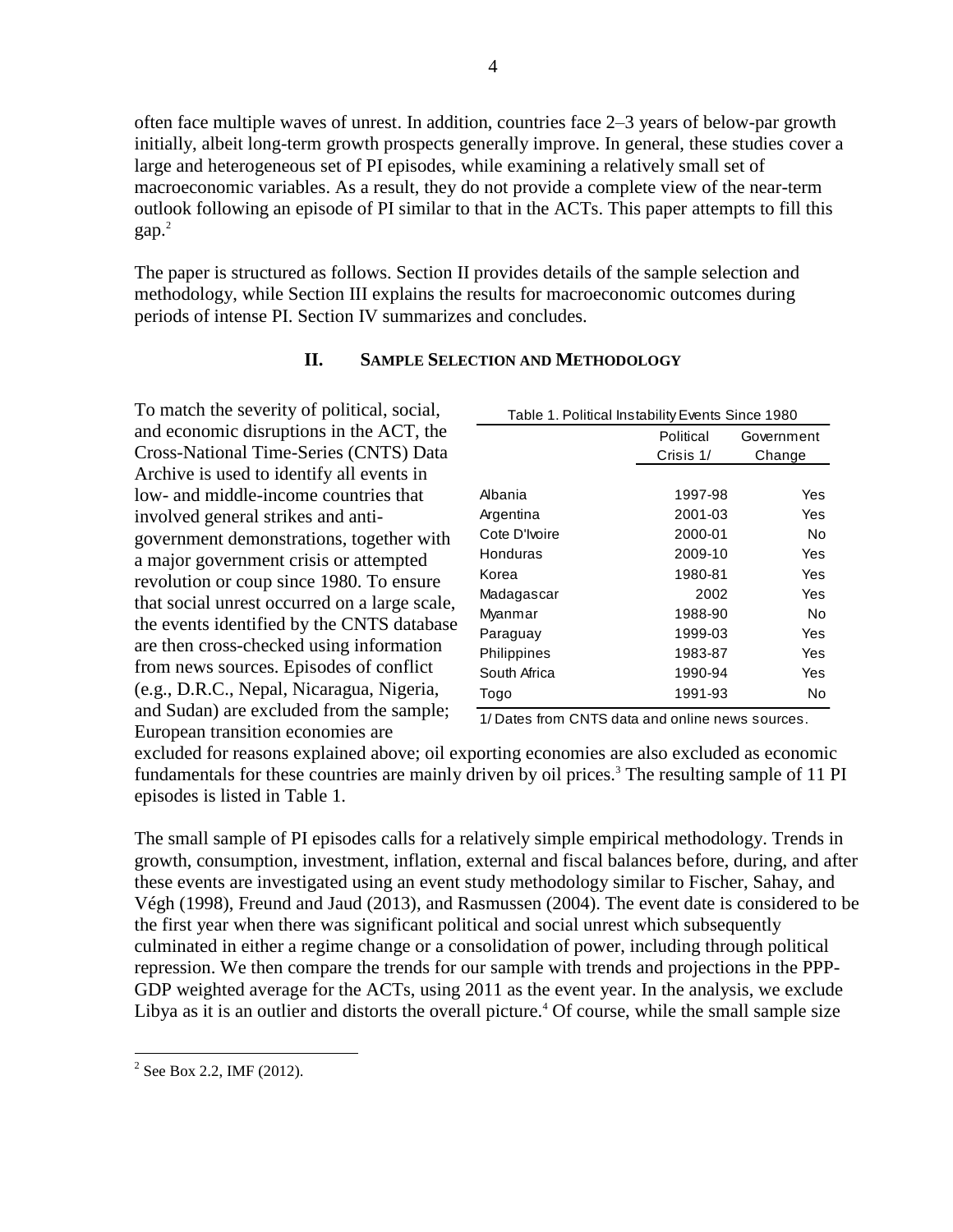limits the econometrics, the simple event study methodology is relatively robust. An important caveat to our results is that we do not control for the impact of the external economic environment in past episodes of PI.

#### **III. MAIN FINDINGS**

#### **A. Output**

In past episodes, PI coincided with a large decline in output and real GDP growth rates. Countries that experienced PI underwent a statistically significant fall in real GDP in the year of the event, with output declines ranging mostly between 1 and 7 percent (Figure 1, shaded portion reflects range between  $1<sup>st</sup>$  and  $3<sup>rd</sup>$  quartile). Actual growth rates dipped below trend during the year of the event and in subsequent years. As a result, output gaps turned negative the year of the event, and continued to widen for some time (Figure 2).<sup>5</sup> On average, output remained below potential for 4 years after the initial drop, taking around 5 years for the recovery.

Unemployment rates rose during the PI episode in all countries in our sample, by about 1–1½ percentage points on average, during the first two years after the start of political unrest episodes and took between 4 to 5 years to return to pre-crisis levels (Figure 3). 6

 $\overline{a}$ 





 $3$  In our sample, we have included PI episodes after 1980 that subsequently evolved into conflict (Côte d'Ivoire) as that scenario remains a possibility for the ACT.

<sup>4</sup> Libya experienced an output decline of 57 percent in 2011 due to severe disruptions in oil production. Subsequently, as oil production was restored in 2012, growth rates are estimated to have reached 117 percent, even though output remained below 2010 levels. The large swings have served to distort trends in several macroeconomic variables, when expressed in percent of GDP (see also IMF 2012).

 $<sup>5</sup>$  Potential output for all countries is computed using an HP filter with the smoothing parameter equal to 100.</sup>

<sup>6</sup> Unemployment data were available for only six countries in our sample.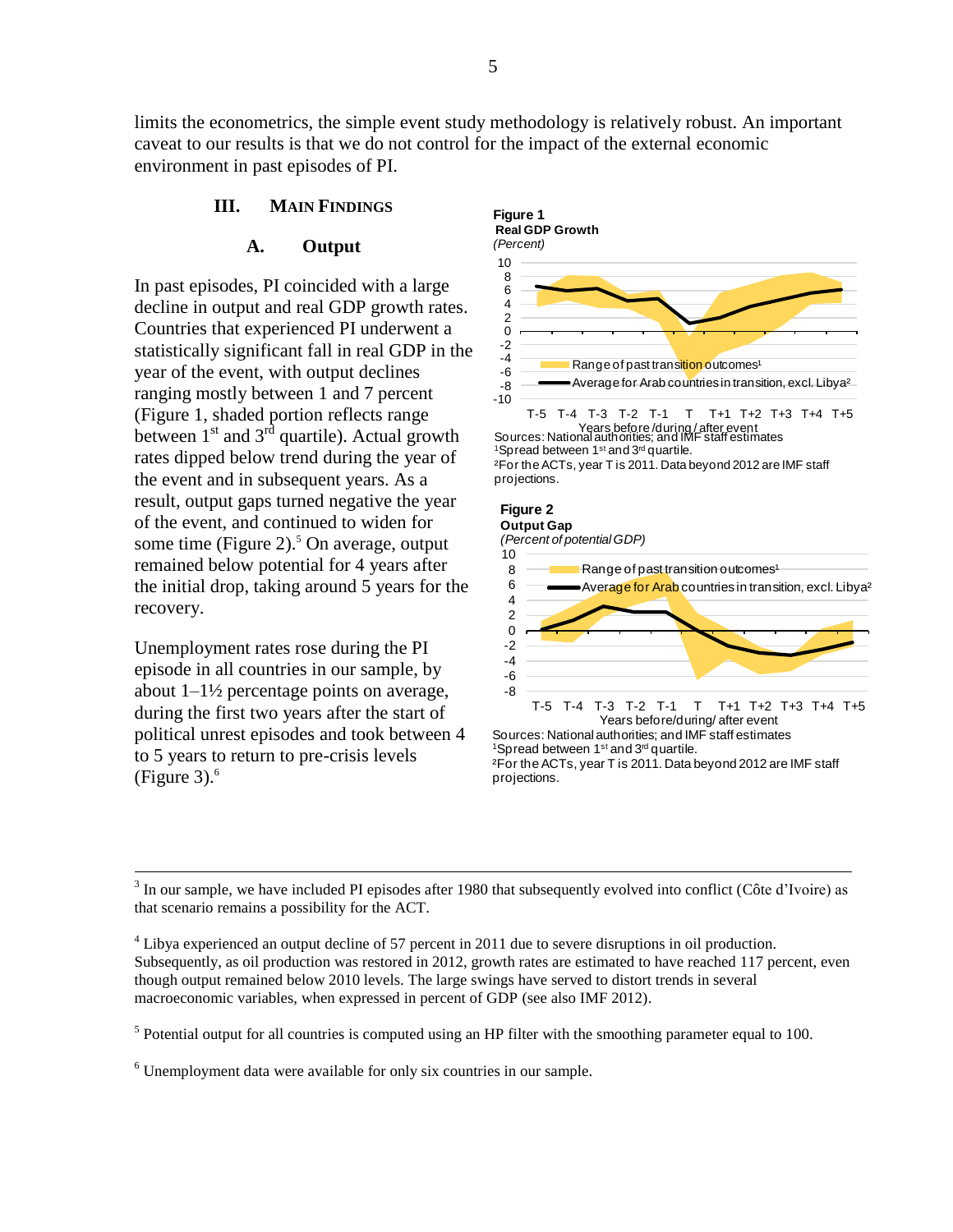Similar to previous political transitions, ACT countries with greater PI (Egypt, Tunisia, and Yemen) experienced significant declines in real GDP in 2011, while Jordan and Morocco only saw growth rates dip below long-term trend (averages for ACT are represented by dark lines in Figures 1 and 2). For all ACTs, actual output is now below potential, and unemployment rates have increased from already high levels. Although we do not control for the state of the global economic environment in past episodes of PI, the current degree of

#### 0 5 10 15 20 T-5 T-4 T-3 T-2 T-1 T T+1 T+2 T+3 T+4 T+5 Range of past transition outcomes<sup>1</sup> Average for Arab countries in transition, excl. Libya² Years before/during/ after event **Figure 3 Unemployment Rate** *(Percent)* Sources: National authorities; and IMF staff estimates 1Spread between 1st and 3rd quartile. ²For the ACTs, year T is 2011. Data beyond 2012 are IMF staff

weakness in the global economy, fiscal vulnerabilities in the ACTs (see below), and regional spillovers from Syria are likely to exert a further drag on the ACTs economic recovery and weigh on the outlook.

projections.

#### **B. Consumption and Investment**

Similar to typical cyclical downturns, past episodes of PI saw consumption remaining broadly resilient while investment suffered a large decline. On average, private consumption declined slightly while public consumption remained steady during the event year (measured in constant prices). On the other hand, declines in public and private investment were large, ranging approximately between 10 and 40 percent during the event year (Figures 4 and 5). Moreover, average growth rates of investment remained modest in subsequent years: public investment did not recover to pre-crisis levels (in percent of GDP) for at least 5 years after the event, while private investment also took 5 years to return to pre-crisis levels.

Among the ACTs, private and public consumption have remained relatively resilient, especially in Jordan and Morocco where the downturn was relatively mild. Public investment has declined by over 10 percent on average, with large declines in Egypt and Yemen



Sources: National authorities; and IMF staff estimates<br>1Spread between 1<sup>st</sup> and 3<sup>rd</sup> quartile. ²For the ACTs, year T is 2011. Data beyond 2012 are IMF staff projections.

#### **Figure 5**

-40 -30 -20 -10 0 10 20 30 40 T-5 T-4 T-3 T-2 T-1 T T+1 T+2 T+3 T+4 T+5 Range of past transition outcomes<sup>1</sup> Average for Arab countries in transition, excl. Libya² Years before/during/ after event **Gross Fixed Private Capital Formation** *(Constant prices; Annual percent change)*

Sources: National authorities; and IMF staff estimates<br>1Spread between 1st and 3<sup>rd</sup> quartile. ²For the ACTs, year T is 2011. Data beyond 2012 are IMF staff

projections.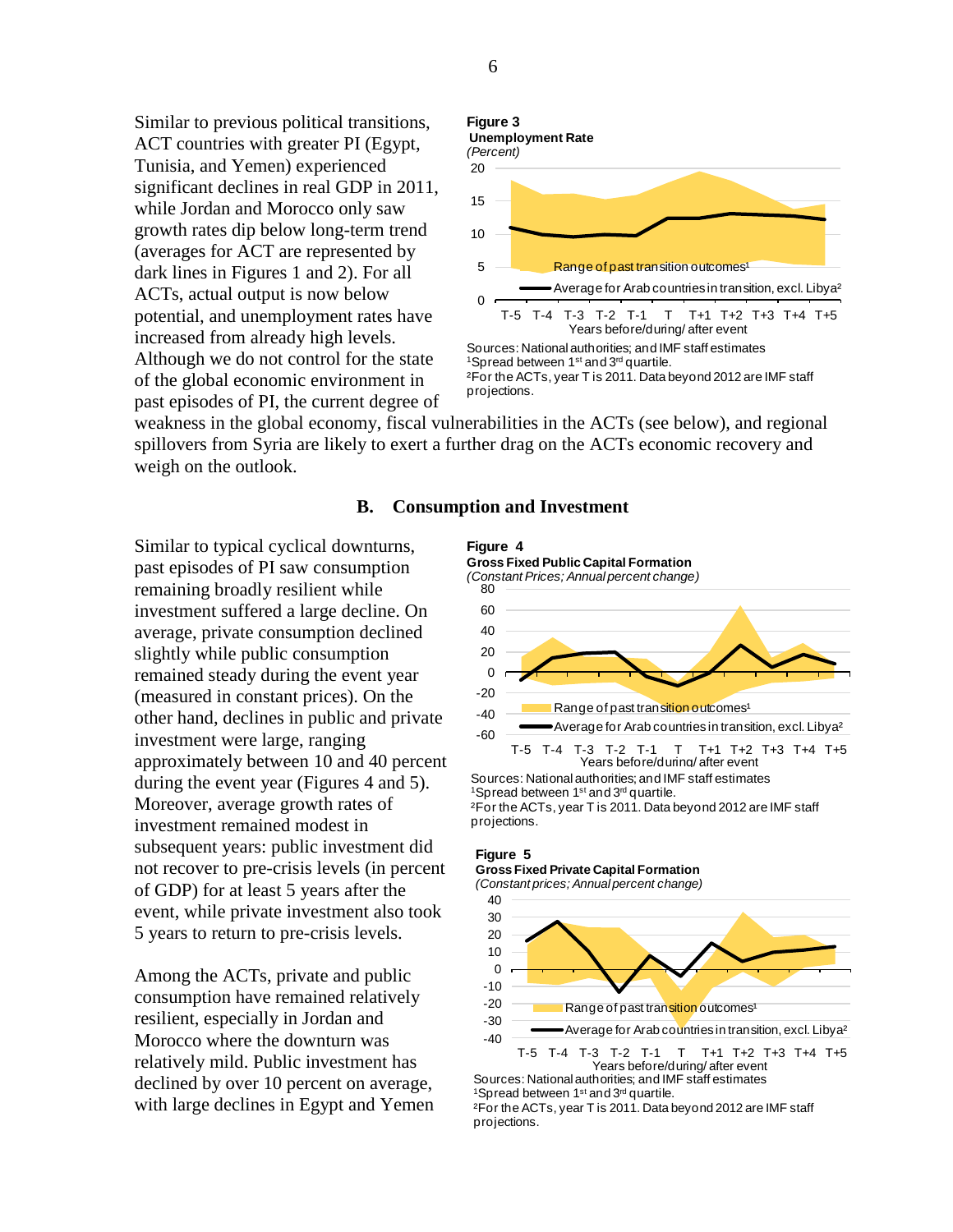outweighing small increases in Jordan and Morocco.<sup>7</sup> A similar pattern is obtained for private investment, although the decline is somewhat subdued following the already large decline in private investment in 2009, following the global financial crisis.

#### **C. Fiscal Positions**

In previous political transitions, overall fiscal balances deteriorated by about 1 percent of GDP on average during the event year, and continued to deteriorate in the subsequent two years by a cumulative 1¾ percent of GDP. <sup>8</sup> The increase in fiscal deficits was driven by weaker revenues and higher spending. Revenues recovered slowly after the event year, reaching pre-crisis levels (in percent of GDP) four years after the event, in line with the recovery in output. Government expenditures remained high



for two years after the event. As a result, fiscal deficits returned to pre-crisis levels only in year T+4 (Figure 6). The deterioration in fiscal balances and the decline in GDP had an adverse impact on government debt (in percent of GDP).

It is clear from Figure 6 that the ACTs entered PI with higher overall fiscal deficits than previous political transitions. This was a result of appreciably higher government expenditures among the ACTs (in percent of GDP) than past PI episodes, despite revenues that were also somewhat higher.

Further, the deterioration in ACT fiscal positions was also significantly larger during 2011-12. The overall fiscal deficit

 $\overline{a}$ 



is expected to have increased (relative to 2010) by about 2½ percent of GDP in 2011-12 owing to a decline in revenues as well as an increase in public expenditures, especially on untargeted food and energy subsidies. Government debt has also risen. The countercyclical fiscal stance in 2011-12 has helped mitigate the economic downturn. Going forward, the lack of fiscal space

 $7$  Due to a lack of data for Tunisia, this aggregate refers to Egypt, Jordan, Morocco, and Yemen.

<sup>&</sup>lt;sup>8</sup> Relevant fiscal data were available for 8 of the 11 countries in our sample.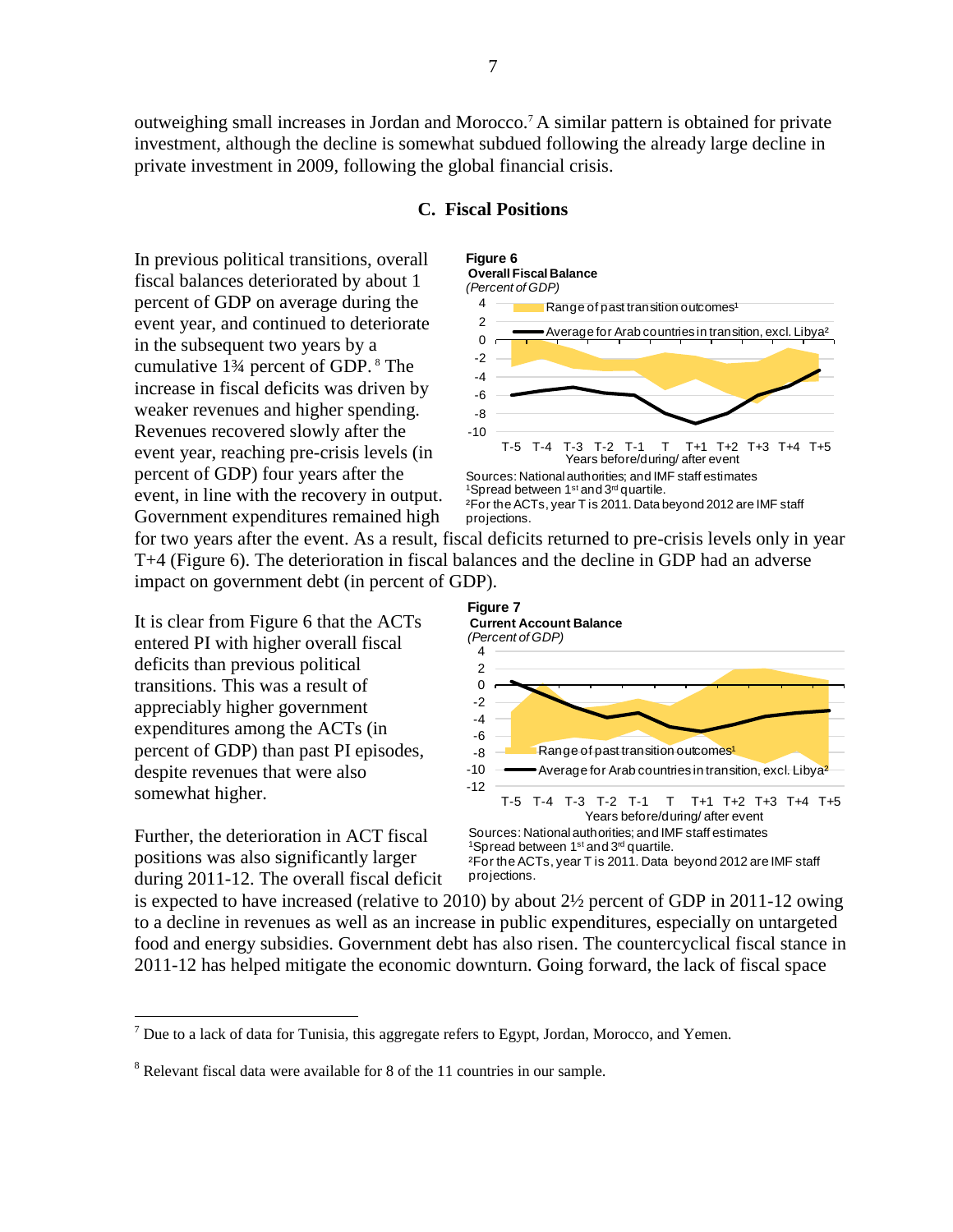will require a large fiscal consolidation to restore debt sustainability but will weigh on the recovery. Mobilization of external financing can also help smooth the adjustment.

#### **D. External Balances and International Reserves**

Ten of the 11 countries in our sample entered the PI episode with large current account deficits, which deteriorated further in the event year (Figure 7). However, the subsequent experience then varied: five years after the event, external current account balances had improved considerably in seven countries, whereas they had worsened in 4 of the 11 countries.<sup>9</sup>



During past cases of PI, investor confidence suffered, resulting in a sharp

 $\overline{a}$ 

fall in inward foreign direct investment (Figure 8). At the same time, there appeared to be some delay in the pickup of official external assistance. The already large current account deficits and lower capital inflows led to a decline in international reserves in many countries. Capital outflows may also have played a role in some countries. Reserves recovered slowly, returning to pre-crisis levels about four years after the crisis.

Among the ACTs, external current account deficits widened in the five years prior to 2011. In 2011-12, they increased further, by around 2 percent of GDP. FDI and other financial inflows have fallen, and gross official reserves have declined sharply. In aggregate, the decline in gross official international reserves by end-2012 is projected to reach nearly 40 percent of the end-2010 level of reserves.

#### **E. Exchange Rates and Inflation**

Many, but not all of the countries in past episodes of PI succeeded in maintaining stable exchange rates and prices. Past cases with manageable external vulnerabilities (Côte d'Ivoire, Honduras, Madagascar, Paraguay, South Africa, and Togo), comprising both fixed and flexible exchange rate regimes, experienced little or no increase in exchange rate depreciation in years T and T+1 (Figure 9).<sup>10, 11</sup> In this group of countries, inflation in years T and T+1 was also

<sup>&</sup>lt;sup>9</sup> Pair-wise correlations (not reported here) indicate that improvements in the current account balances were accompanied by a depreciation of the real exchange rate and gains in the terms of trade.

<sup>10</sup> The classification of the exchange rate regime as fixed or flexible is based on the IMF's *Annual Report on Exchange Arrangements and Exchange Restrictions.*

 $11$  The discussions in past IMF staff reports were examined to identify countries where external vulnerabilities were considered manageable (or not). These discussions often reflected a number of factors, including current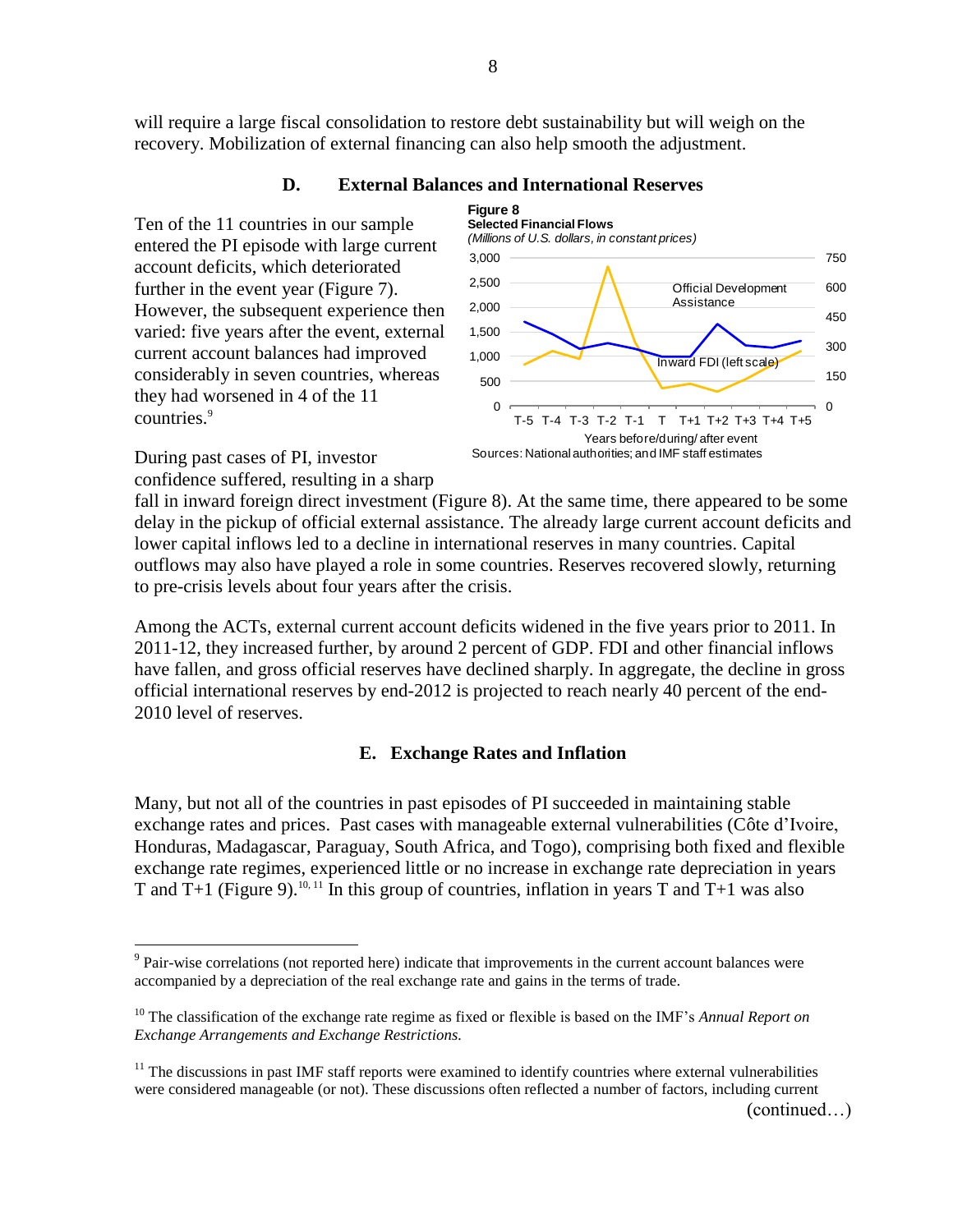lower or in line with the two prior years (T-1 and T-2). By contrast, countries with high external vulnerabilities (Albania, Argentina, Korea, Myanmar, Philippines) experienced significant pressures on reserves and policy makers allowed for large currency depreciations.<sup>12</sup>

In three countries (Albania, Korea, and Myanmar) the increase in their average annual nominal currency depreciation ranged between 12 and 18 percent in years T and T+1; the passthrough of higher import prices contributed to higher average inflation between 7 and 17 percent. As a result, the real effective exchange rate remained broadly stable or appreciated in these countries. In Argentina and the Philippines, inflation increased by less than nominal currency depreciation, and the real effective exchange rate depreciated—by about 50



percent in Argentina and 15 percent in the Philippines.

For the entire set of countries, efforts to improve the competitiveness of the real exchange rate proved more successful in subsequent years, i.e. after year T+2 (Figure 10), perhaps as progress on the political front helped anchor expectations and reduce uncertainty.

In this regard, policymakers in the ACT limited exchange rate movements in 2011–12, and inflation developments remained generally benign. In early 2013, as international reserves continued to fall in Egypt, policy makers allowed greater exchange rate flexibility with the potential for inflation to increase. Going forward, as political reforms progress, policymakers in many countries in the region are looking to develop a richer monetary policy tool kit (including greater exchange rate flexibility) to help

 $\overline{a}$ 

80 90 100 110 120 T-5 T-4 T-3 T-2 T-1 T T+1 T+2 T+3 T+4 T+5 Years before/during/ after event **Figure 10 Aggregate Real Effective Exchange Rate Index <sup>1</sup>** *(An increase = appreciation)* REER REER excl. Argentina <sup>1</sup>For past transition outcomes. The index is constructed by applying country weights to annual percent changes in country indices, and is normalized by setting T-5 to 100.

address rising external vulnerabilities and strengthen external competitiveness.

account deficits, underlying trends in real exchange rates and competitiveness, external debt service burdens, reserves coverage, and ability to mobilize external financing.

 $12$  Of these five countries, two countries (Albania and Philippines) had flexible exchange rate regimes prior to the crisis; two countries (Argentina and Korea) had fixed exchange rate regimes prior to the crisis, but allowed greater flexibility post-crisis; one country (Myanmar) maintained a pegged exchange rate while a large parallel market also operated (at a significant discount).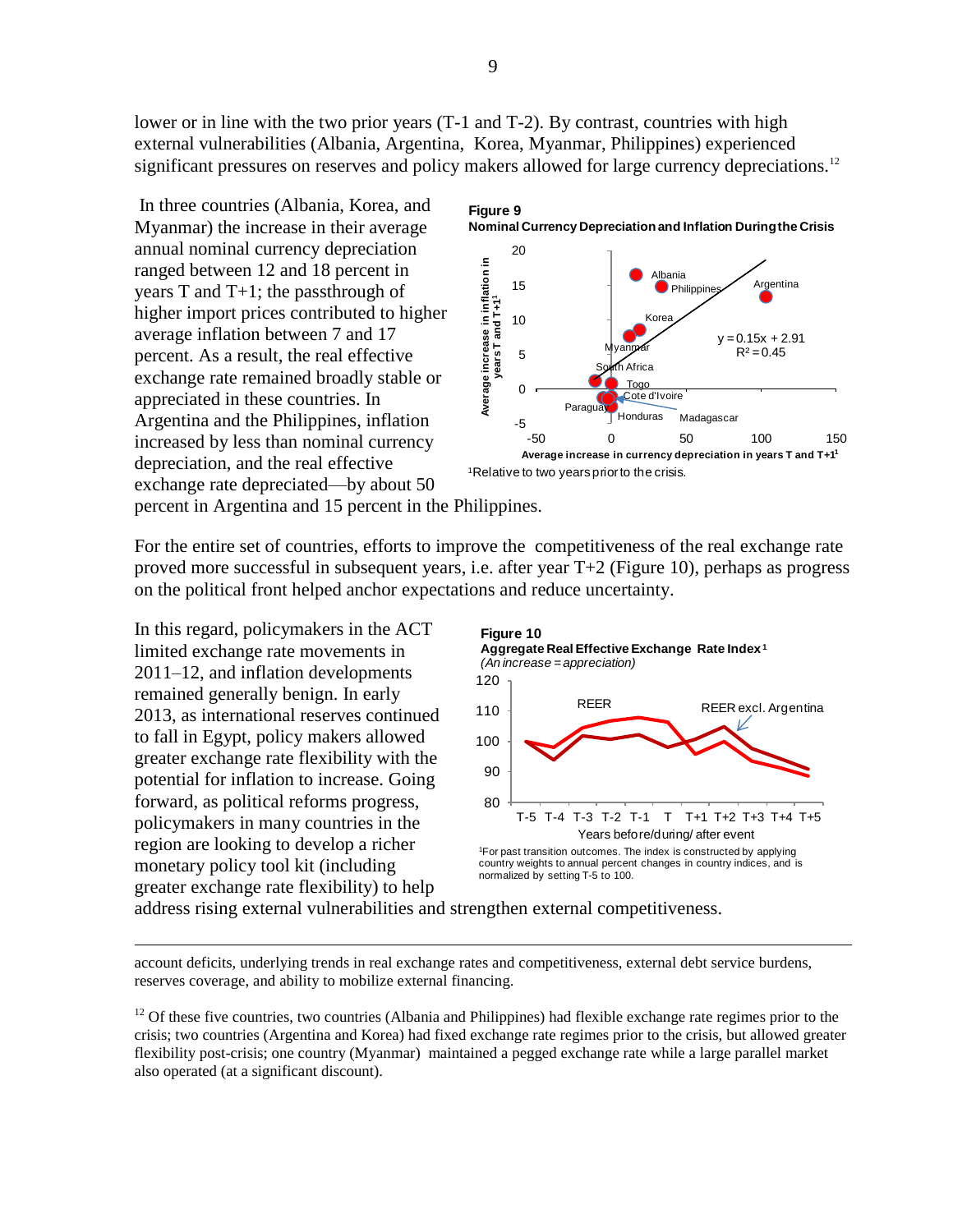#### **IV. CONCLUSION**

Our empirical work indicates that episodes of severe social unrest similar to those experienced in the ACTs are accompanied by a sharp deterioration in macroeconomic outcomes. Countries experiencing political instability (PI) undergo sizeable output losses. The recovery is often sluggish, and output gaps persist for about 5 years, leading to an increase in unemployment. The deterioration in fundamentals and heightened macroeconomic uncertainty lead to lower investment. Fiscal positions deteriorate and debt levels rise. Reserves decline during PI, and thereafter improve slowly. External current account balances improve over the medium-term in many cases, but not all. High external vulnerabilities can lead to added pressures and large currency depreciation, which in turn, can lead to higher inflation.

Many of the economic trends that have characterized other episodes of political instability are becoming evident in the ACT. Output declined in 2011 in Egypt, Tunisia, and Yemen, but remained more stable in Jordan and Morocco. Economic activity has remained at low levels in 2012, and similar to past episodes of PI, unemployment has increased. Macroeconomic stability has come under pressure as fiscal deficits have widened from already high levels, and external current account deficits have deteriorated. International reserves have declined. Inflation has remained muted in most countries due to weak aggregate demand.

In terms of prospects over the medium-term, the recovery in the ACT is complicated by weak external demand (especially from European trading partners), high food and fuel prices, and the need for sizable fiscal consolidation due to weak initial fiscal positions in the ACTs. Thus, economic recovery in the ACTs could be delayed even more than in past episodes of PI. Pressures on fiscal and external stability are also likely to be more intense. Although policy actions can help mitigate some of these adverse factors, weak transitional governments may find it politically difficult to implement measures to maintain macroeconomic stability and avoid a prolonged growth slump.

Measures that need to be implemented include a growth-friendly fiscal adjustment to reduce generalized subsidies, bolster investment, and strengthen targeted social safety nets. International financing could facilitate a gradual fiscal adjustment. Greater exchange rate flexibility could improve the ability of the economy to withstand and cope with external shocks, while implementation of institutional and regulatory reforms could raise potential growth and create greater and more equal access to economic and employment opportunities. As populations see new governments deliver higher standards of living, this will also reduce the likelihood of a recurrence of political instability.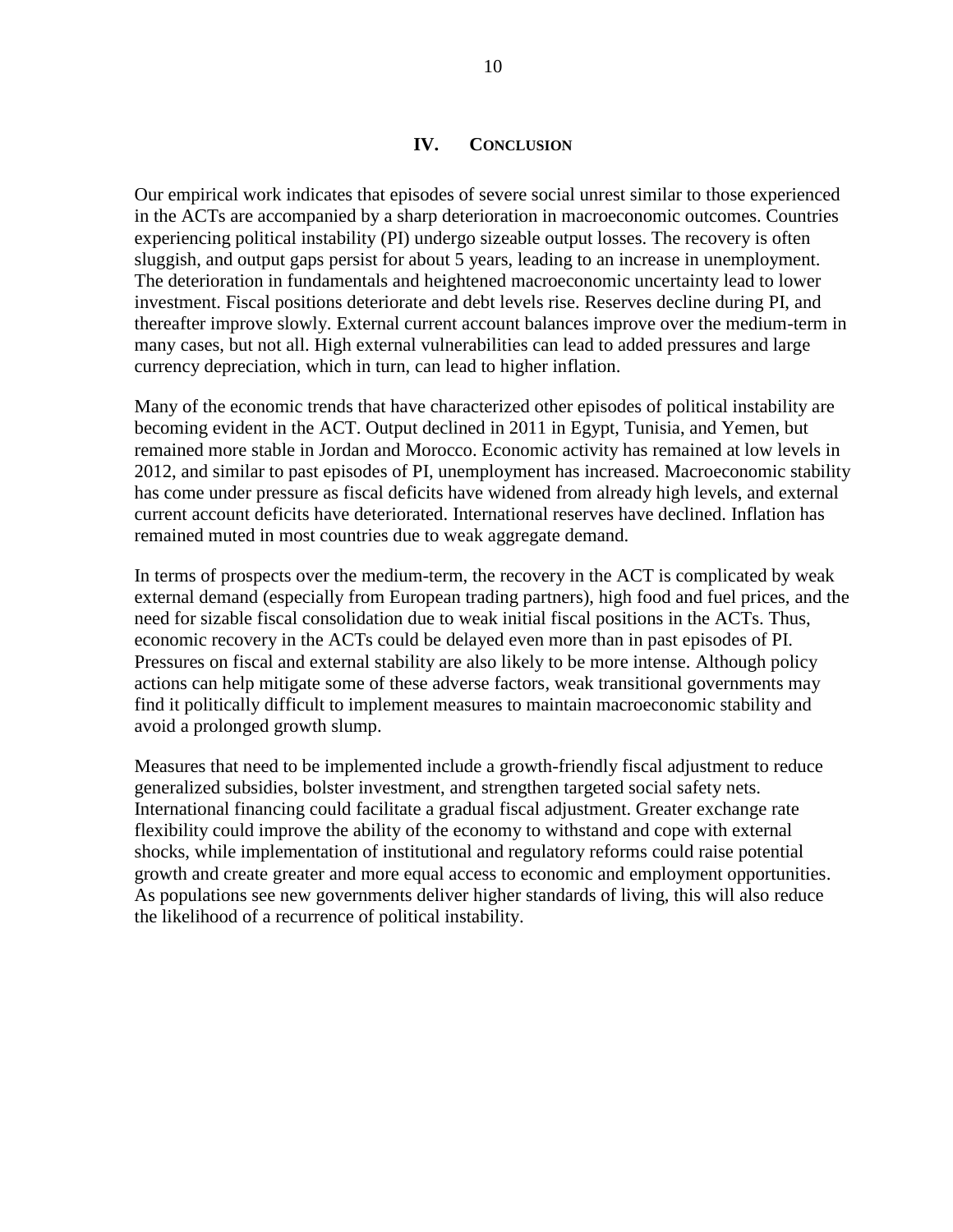#### **REFERENCES**

- Alesina, A., Ozler, S., Roubini, N. and Swagel, P. (1996). "Political Instability and Economic Growth", *Journal of Economic Growth*, Vol. 1 (2), pp. 189-211.
- Alesina, A., and Perotti, R. (1996). "Income Distribution, Political Instability and Investment", *European Economic Review,* Vol. 40 (6), pp. 1203–28.
- Aisen, A. and Veiga, F.J. (2006). "Does Political Instability Lead to Higher Inflation? A Panel Data Analysis", *Journal of Money, Credit, and Banking*, Vol. 38 (5), pp. 1379–89.
- Aisen, A. and Veiga, F.J. (2011). "How Does Political Instability Affect Economic Growth?", *IMF Working Papers*, WP/11/12.
- Burke, P.J., and Leigh, A. (2010). "Do Output Contractions Trigger Democratic Change?", *American Economic Journal: Macroeconomics,* Vol. 2(4), pp. 124–57.
- Credit Suisse Research Institute. (2011). "From Spring to Revival: Regime Change and Economic Transformation", pp. 10–14.
- Fischer, S., Sahay, R. and Végh, C. (1998). "From Transition to Market: Evidence and Growth Prospects‖, *IMF Working Papers*, WP/98/52.
- Freund, C., and Jaud, M. (2013). "Regime Change, Democracy and Growth", CEPR Discussion Paper 9282.
- International Monetary Fund. (2012). *Regional Economic Outlook: Middle East and Central Asia* (November; Washington: International Monetary Fund).
- Rasmussen, T.N. (2004). "Macroeconomic Implications of Natural Disasters in the Caribbean", *IMF Working Papers*, WP/04/224.